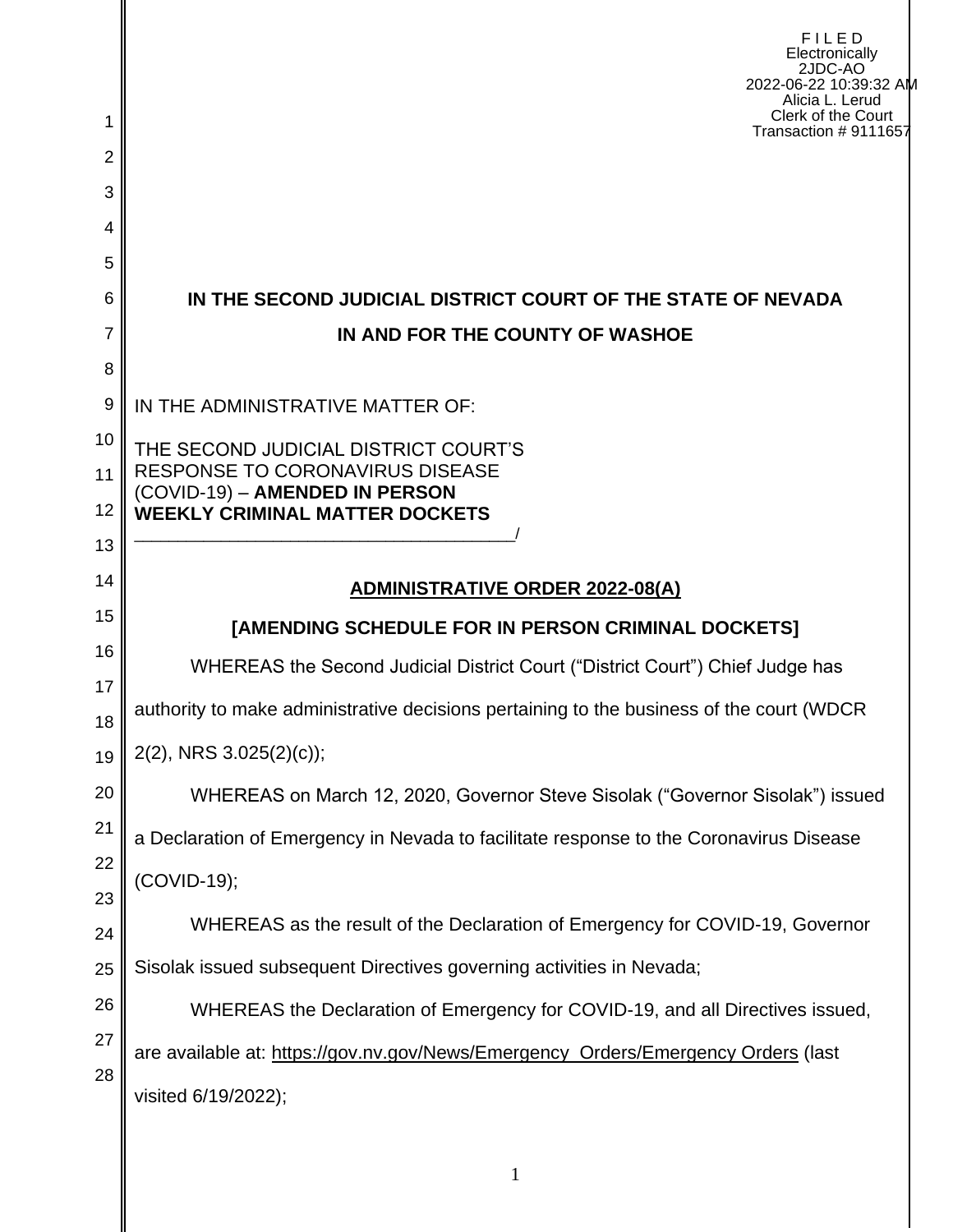| 1               | WHEREAS in response to the COVID-19 pandemic, then Chief Judge Scott N.                 |  |  |  |  |  |
|-----------------|-----------------------------------------------------------------------------------------|--|--|--|--|--|
| $\overline{2}$  | Freeman entered Administrative Orders (singular "AO" and plural "AOs") to manage Second |  |  |  |  |  |
| 3               | Judicial District Court ("SJDC") business and proceedings;                              |  |  |  |  |  |
| 4<br>5          | WHEREAS in response to the continued COVID-19 pandemic, current Chief Judge             |  |  |  |  |  |
| $6\phantom{1}6$ | Lynne K. Simons ("Chief Judge") entered AOs to manage SJDC business and proceedings;    |  |  |  |  |  |
| $\overline{7}$  | WHEREAS all SJDC AOs are available at https://www.washoecourts.com/                     |  |  |  |  |  |
| 8               | Main/AdminOrders (last visited 6/19/2022);                                              |  |  |  |  |  |
| 9               | WHEREAS on May 18, 2022, Governor Sisolak entered the Proclamation                      |  |  |  |  |  |
| 10<br>11        | Terminating Declaration of Emergency Related to COVID-19. https://gov.nv.gov/News/      |  |  |  |  |  |
| 12              | Proclamations/2022/Proclamation_Terminating_Declaration_of_Emergency_Related_To_        |  |  |  |  |  |
| 13              | Covid-19;                                                                               |  |  |  |  |  |
| 14              | WHEREAS on June 20, 2022, the Chief Judge entered AO 2022-08 setting the                |  |  |  |  |  |
| 15              | weekly in person criminal matter dockets; and,                                          |  |  |  |  |  |
| 16<br>17        | WHEREAS after further review and concerns regarding interpreter availability, the       |  |  |  |  |  |
| 18              | dockets should be modified.                                                             |  |  |  |  |  |
| 19              | Accordingly, after review, and good cause appearing therefor, this AO 2022-             |  |  |  |  |  |
| 20              | 08(A) issues:                                                                           |  |  |  |  |  |
| 21              | The intent of this AO is to be consistent with the Proclamation Terminating             |  |  |  |  |  |
| 22<br>23        | Declaration of Emergency Related to COVID-19 Declaration of Emergency in Nevada.        |  |  |  |  |  |
| 24              | The intent of this AO is also to effectuate a sequential return to all in person        |  |  |  |  |  |
| 25              | proceedings while recognizing the COVID-19 status and statistics in Washoe County,      |  |  |  |  |  |
| 26              |                                                                                         |  |  |  |  |  |
| 27              | Nevada, including cases, seven-day moving average and reported positive testing rates.  |  |  |  |  |  |
| 28              | https://www.washoecounty.gov/health/programs-and-services/ephp/communicable-            |  |  |  |  |  |

2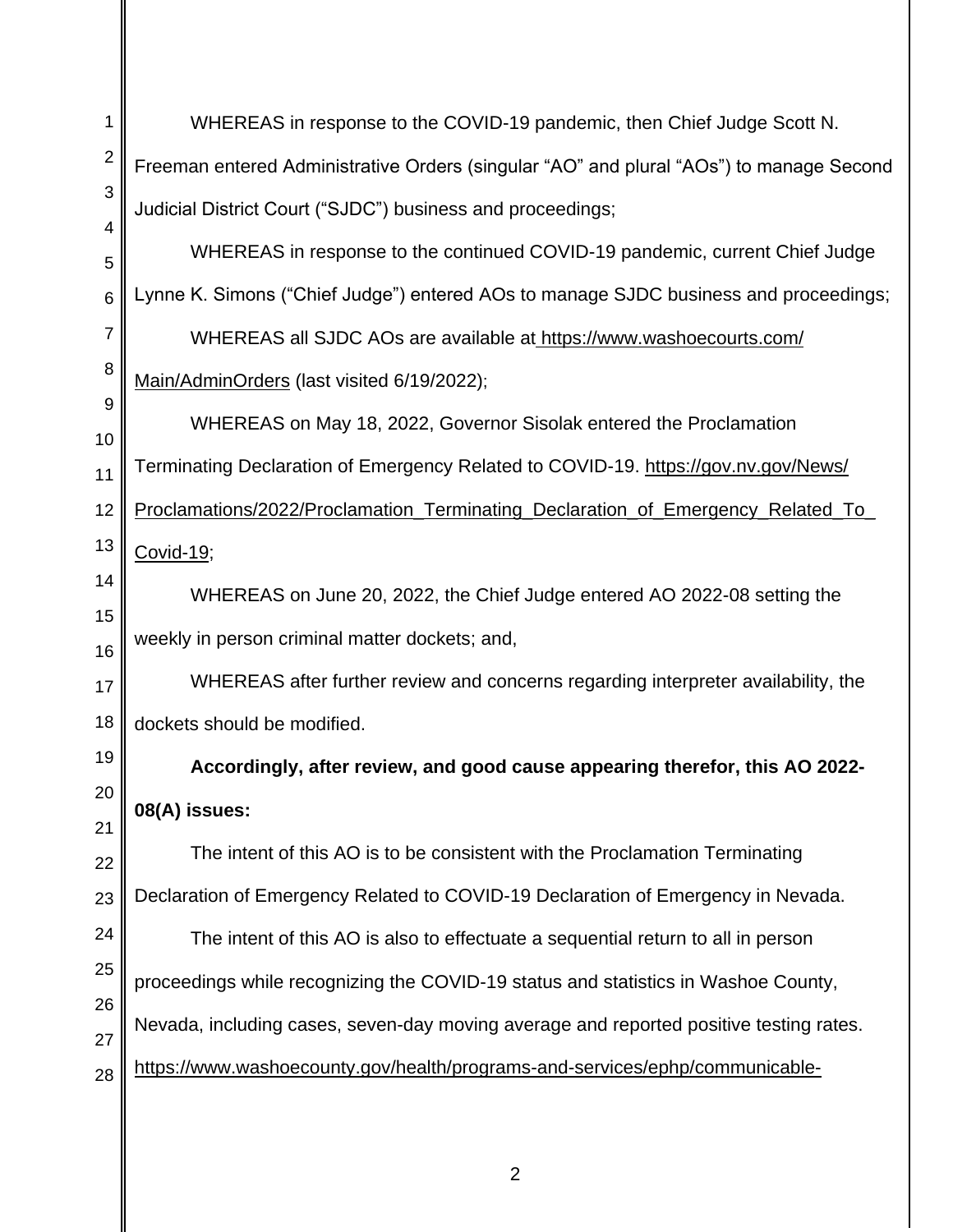[diseases-and-epidemiology/educational-materials/COVID-19.php](https://www.washoecounty.gov/health/programs-and-services/ephp/communicable-%20diseases-and-epidemiology/educational-materials/COVID-19.php) (last visited 6/19/2022).

All provisions of AOs not amended by this AO shall remain in full force and effect,

except as specifically modified or supplemented by this or other subsequent AOs.

## **COMMENCING THE WEEK OF JULY 11, 2022, in person weekly criminal**

**dockets shall be heard from 9 a.m. to noon, Monday through Thursday, as follows:**

| Department   Monday     |   |   | Tuesday   Wednesday       | <b>Thursday</b>           | <b>Friday</b> |
|-------------------------|---|---|---------------------------|---------------------------|---------------|
| $2nd$ Floor             |   |   |                           |                           |               |
| $\overline{7}$          | X |   | $\overline{\textbf{X}}$   |                           |               |
| 8                       |   | X |                           | X                         |               |
| 15                      |   | X |                           | $\boldsymbol{\mathsf{X}}$ |               |
| 3rd Floor               |   |   |                           |                           |               |
| $\mathbf{3}$            | X |   | $\boldsymbol{\mathsf{X}}$ |                           |               |
| $6\phantom{1}$          |   |   | $\boldsymbol{\mathsf{X}}$ | X                         |               |
| 9                       | X |   | $\boldsymbol{\mathsf{X}}$ |                           |               |
| 4 <sup>th</sup> Floor   |   |   |                           |                           |               |
| 1                       |   | X |                           | X                         |               |
| $\overline{\mathbf{4}}$ |   | X |                           | X                         |               |
| 10                      | X |   | $\overline{\mathbf{X}}$   |                           |               |
|                         |   |   |                           |                           |               |

Transports of in-custody defendants shall occur accordingly.

As provided in prior AOs for criminal proceeding Trial Flights, the Motion to Confirm docket will continue to be heard by audio/visual means in accordance with the Nevada Supreme Court Rules Governing Appearance by Audiovisual Transmission Equipment, Part IX. SCR Part IX (2016).